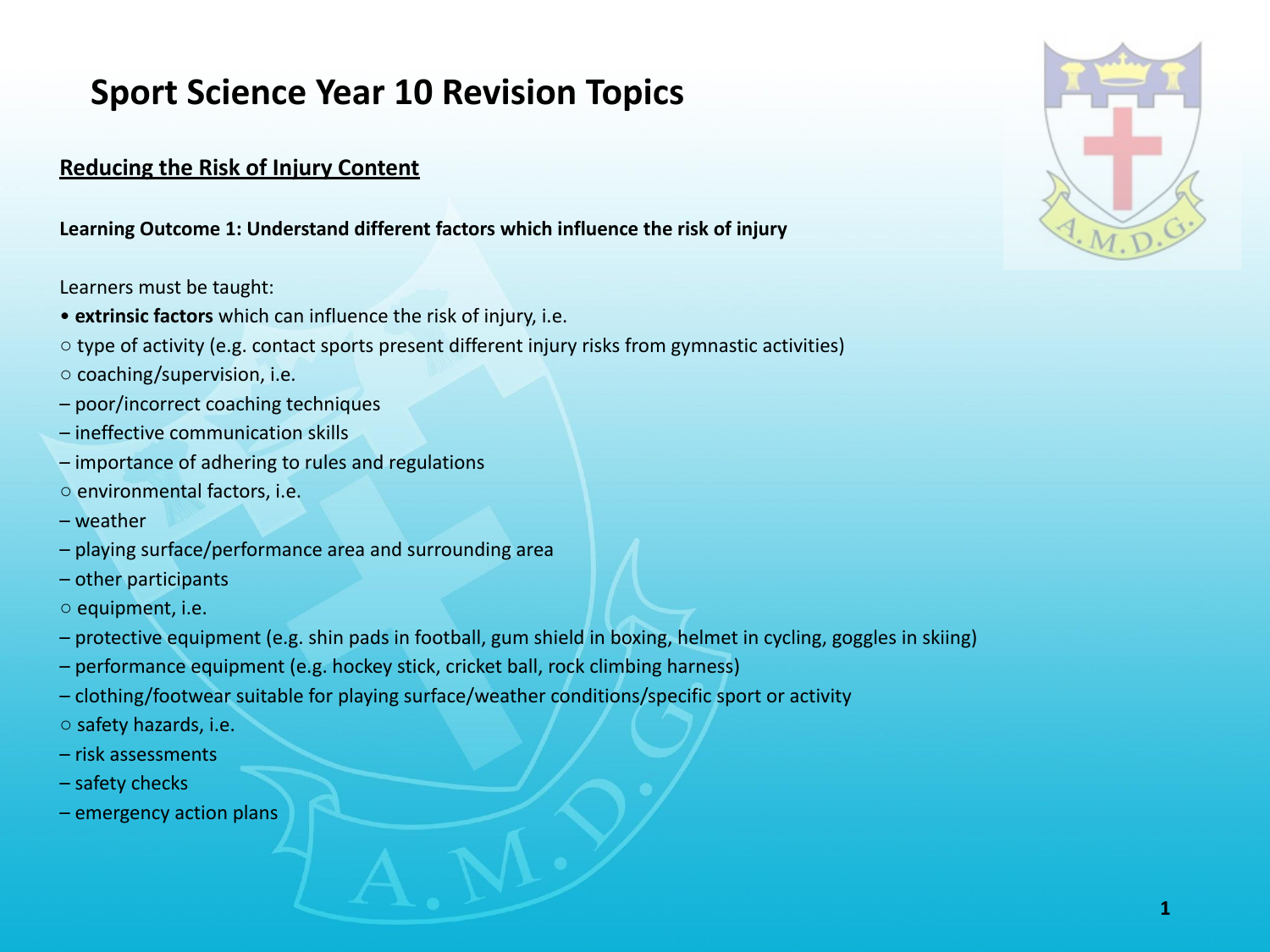**Intrinsic factors** which can influence the risk of injury, i.e.

## 1.**physical preparation,** i.e.

- training
- warm up
- cool down
- fitness levels
- overuse
- muscle imbalances
- 2. **individual variables**, i.e.
- gender
- age
- flexibility
- nutrition
- sleep
- previous/recurring injuries
- 3. **psychological factors,** i.e.
- motivation
- aggression
- arousal/anxiety levels
- 4. **posture and causes of poor posture**, i.e.
- poor stance/gait (e.g. bending your knees or hunching your shoulders when standing)
- sitting positions (e.g. slumping/slouching on the sofa rather than sitting upright)
- physical defects (e.g. muscles weaken around an injured area)
- lack of exercise (e.g. lack of core muscle strength means less support, being overweight puts strain on posture)
- fatigue (e.g. tired muscles will be unable to support the skeleton properly)
- emotional factors (e.g. having low self-esteem/lack of confidence can influence posture)
- clothing/footwear (e.g. wearing shoes with high heels can affect posture)

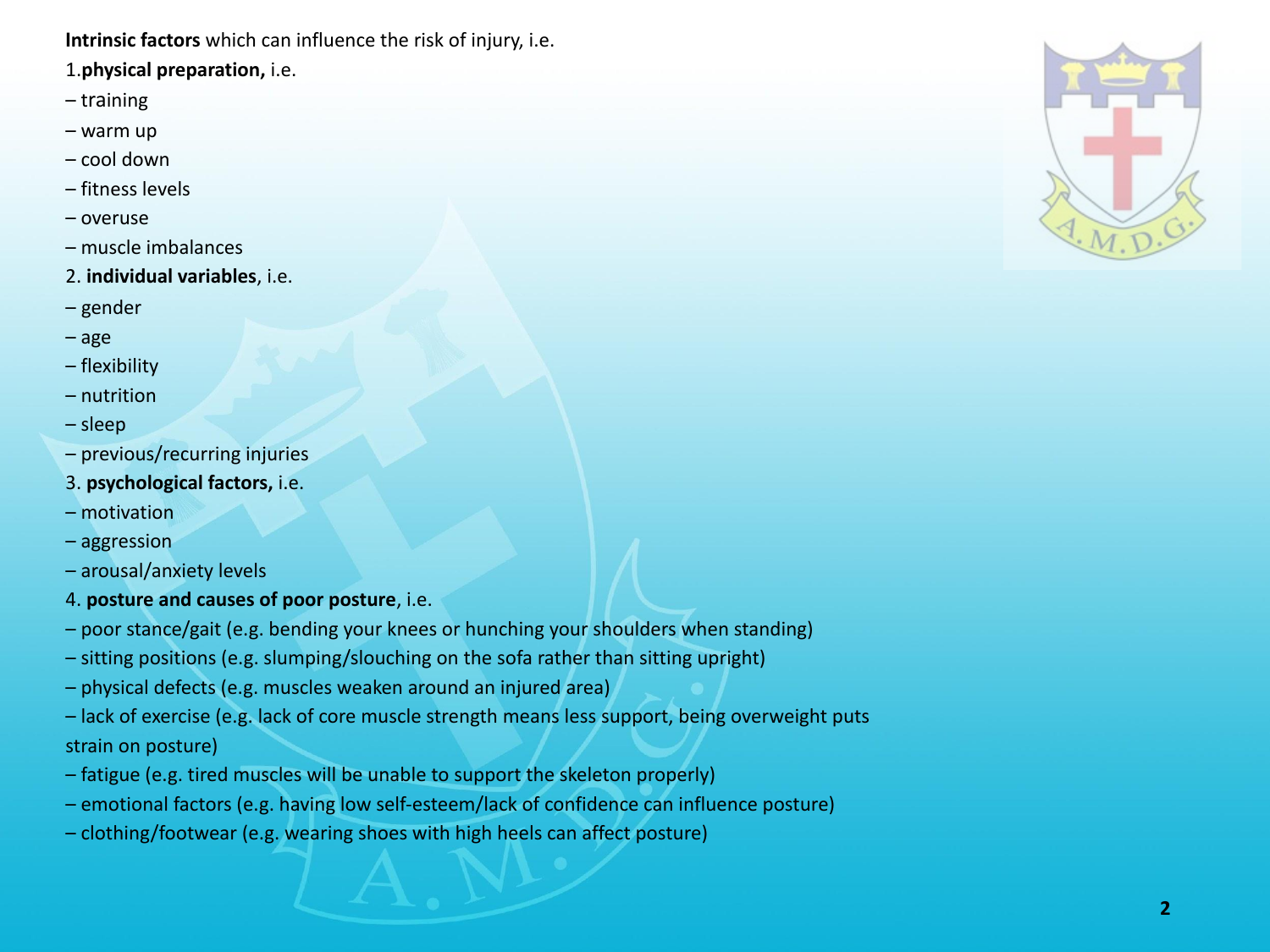- 5. **sports injuries related to poor posture,** i.e.
- pelvic tilt
- lordosis
- kyphosis
- round shoulder
- scoliosis.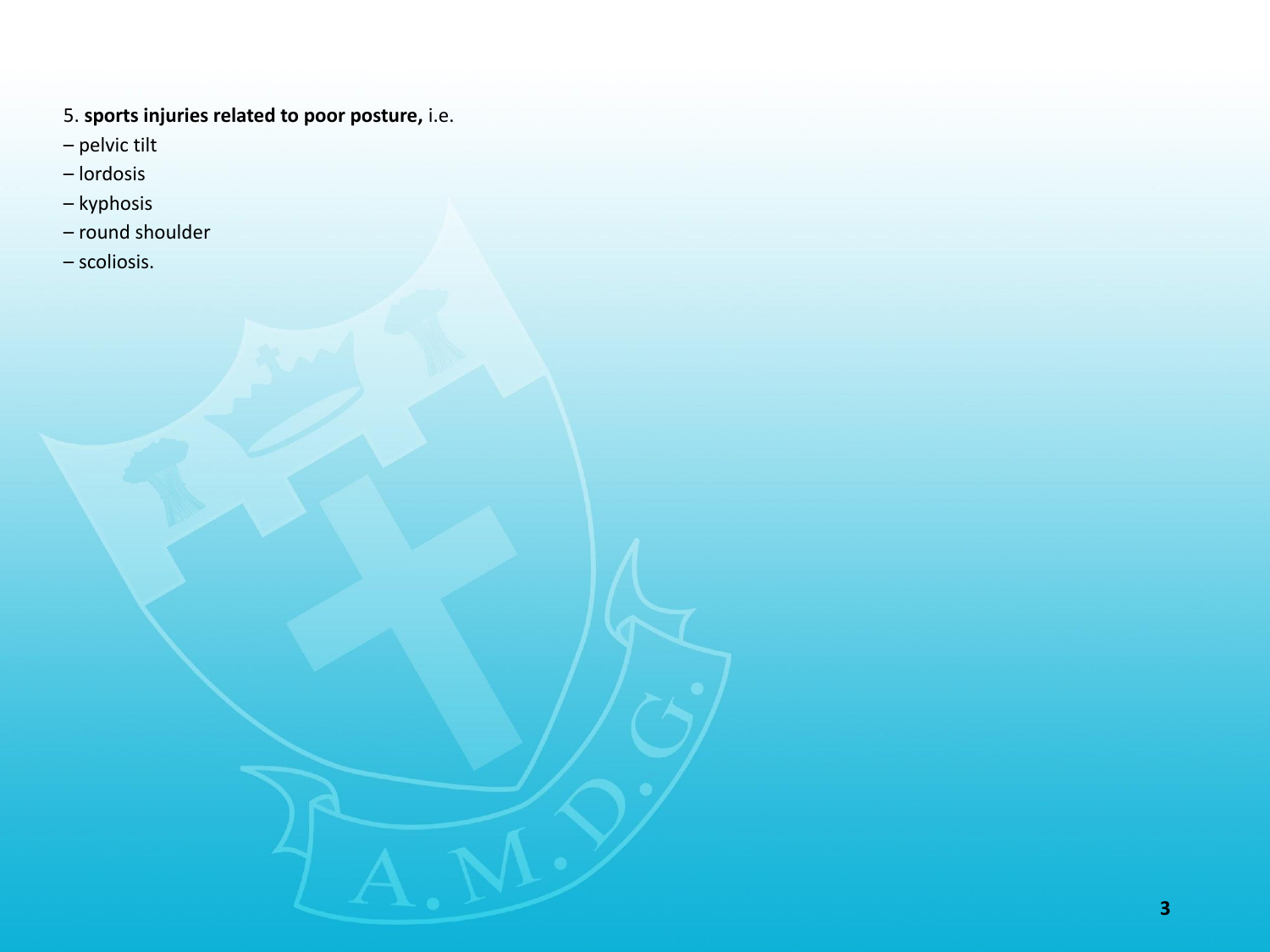# **Learning Outcome 2: Understand how appropriate warm up and cool down routines can help to prevent injury**

Learners must be taught:

- **the physical benefits of a warm up**, i.e.
- warming up muscles/preparing the body for physical activity
- increase in body temperature
- increase in heart rate
- increase in flexibility of muscles and joints
- increase in pliability of ligaments and tendons
- increase in blood flow and oxygen to muscles
- increase in the speed of muscle contraction
- **the psychological benefits of a warm up**, i.e.
- heighten or control arousal levels (e.g. 'get in the zone' or settle nerves)
- improve concentration/focus
- increase motivation
- mental rehearsal

•

• **key components of a warm up**, i.e.

○ pulse raising, i.e. exercises that slowly increase heart rate and body temperature (e.g. jogging, cycling, skipping)

 $\circ$  mobility, i.e. exercises that take the joints through their full range of movement (ROM) (e.g. arm swings, hip circles)

- dynamic movements (e.g. change of speed and direction)
- stretching (e.g. developmental stretches, dynamic stretches linked to sport 'open and close the gate' groin walk)
- skill rehearsal phase, i.e. rehearsing common movement patterns and skills which will be used in the activity (e.g. dribbling drills for football, passing drills for netball)

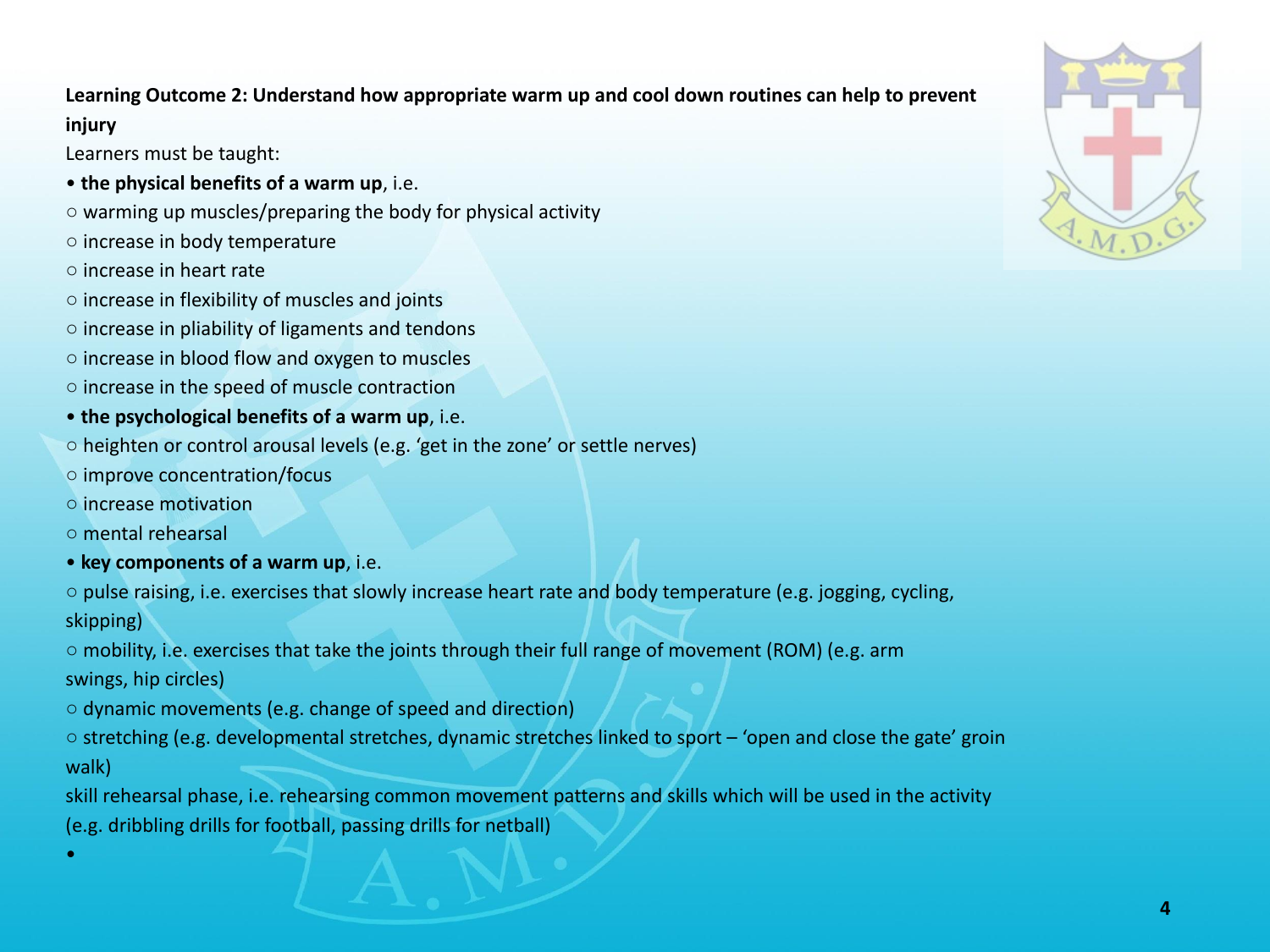#### • **physical benefits of a cool down**, i.e.

○ helps the body's transition back to a resting state

- gradually lowers heart rate
- gradually lowers temperature
- circulates blood and oxygen
- reduces breathing rate
- removes waste products such as lactic acid
- reduces the risk of muscle soreness and stiffness
- aids recovery by stretching muscles, i.e. lengthening and strengthening muscles for next work-out/use
- • **key components of a cool down**, i.e.

○ pulse lowering, i.e. exercises which gradually lower heart rate and reduce temperature (e.g. easy movements, light running, stretching)

- stretching, i.e. maintenance stretches, static stretches (e.g. hamstring stretches)
- **specific needs which a warm up and cool down must consider,** i.e.
- characteristics of the individual/group, i.e.
- size of group
- age of participants
- experience of participants
- individual fitness levels
- any medical conditions participants may have
- suitability as preparation for a particular activity/sport
- environmental factors (e.g. weather/temperature if outdoors, available facilities).

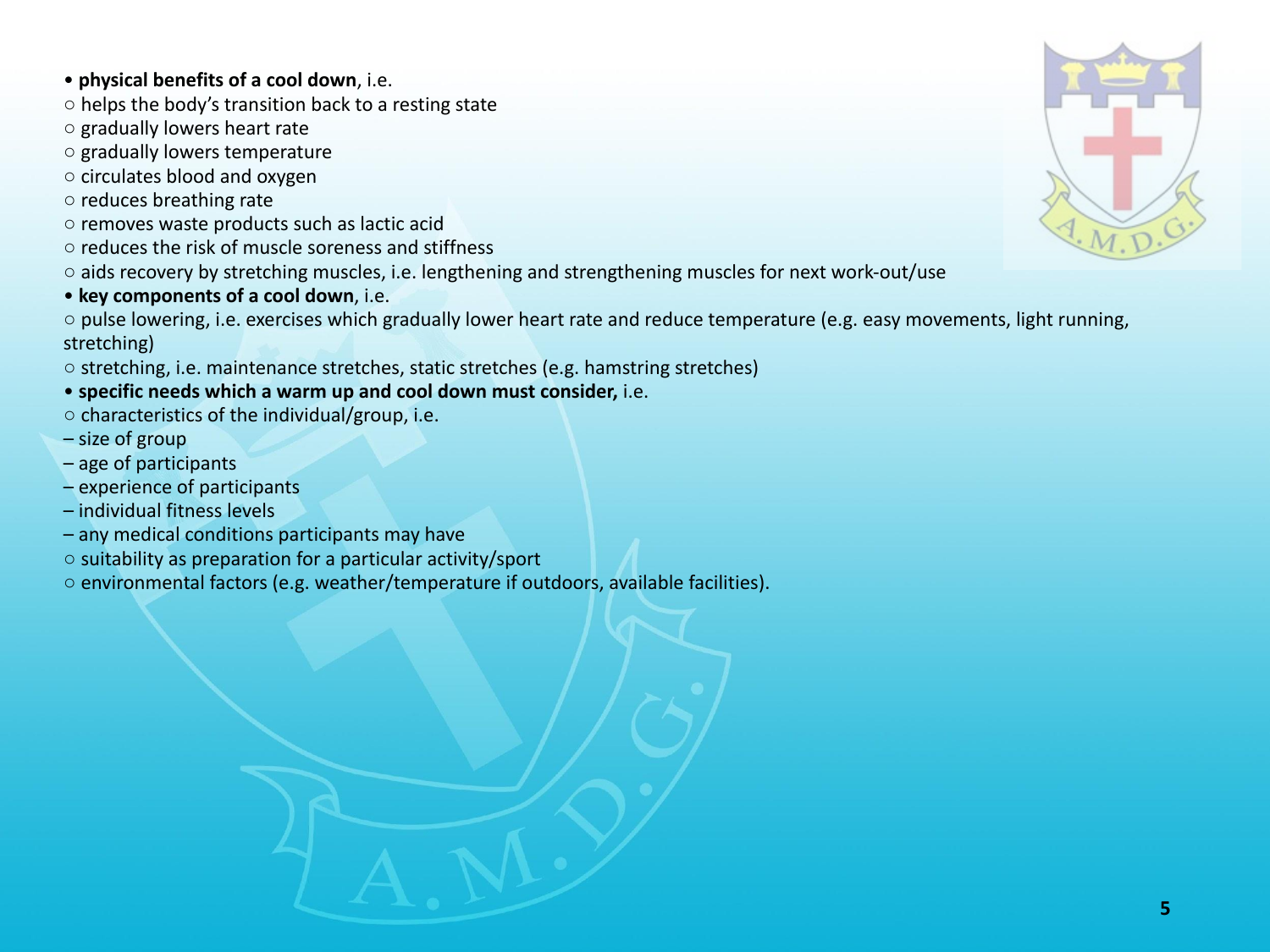Learners must be taught about:

## • **acute and chronic injuries**

- acute injuries, i.e.
- caused as a result of a sudden trauma to the body (e.g. hard rugby tackle, being hit by a ball)
- result in immediate pain, and usually swelling with a loss of function
- chronic injuries, i.e.
- also known as overuse injuries and are a result of continuous stress on an area (e.g. Achilles tendonitis, shin splints or tennis elbow)
- these injuries tend to develop gradually over a period of time
- • **types, causes and treatment of common sports injuries**, i.e.
- soft tissue injuries, i.e. sprains, strains
- overuse injuries, i.e. tendonitis, tennis elbow, golfers elbow, shin splints
- fractures, i.e. open, closed
- concussion, i.e. signs and symptoms of concussion
- abrasions, i.e. grazes and cuts
- contusions, i.e. bruises
- $\circ$  blisters (e.g. blisters on the foot due to poorly fitting footwear)
- cramp, i.e. painful sensations caused by muscle contractions or over shortening
- injuries related to children (e.g. severs diseases, Osgood Schlatter's disease)
- • **how to respond to injuries and medical conditions in a sporting context,** i.e.
- SALTAPS on-field assessment routine (See, Ask, Look, Touch, Active, Passive, Strength)
- R.I.C.E. (Rest, Ice, Compress, Elevate)
- stretching and massage
- taping, bandaging, splints, slings
- hot and cold treatments (e.g. heat pack, freeze spray)
- $\circ$  action plan to respond to injuries and medical conditions in a sporting context i.e. emergency procedures

# • **Emergency Action Plans (EAP) in a sporting context:**

- emergency personnel, i.e. first responder, first aider, coach
- emergency communication, i.e. telephone, emergency numbers, emergency services
- emergency equipment, i.e. first aid kits, evacuation chair. **6**